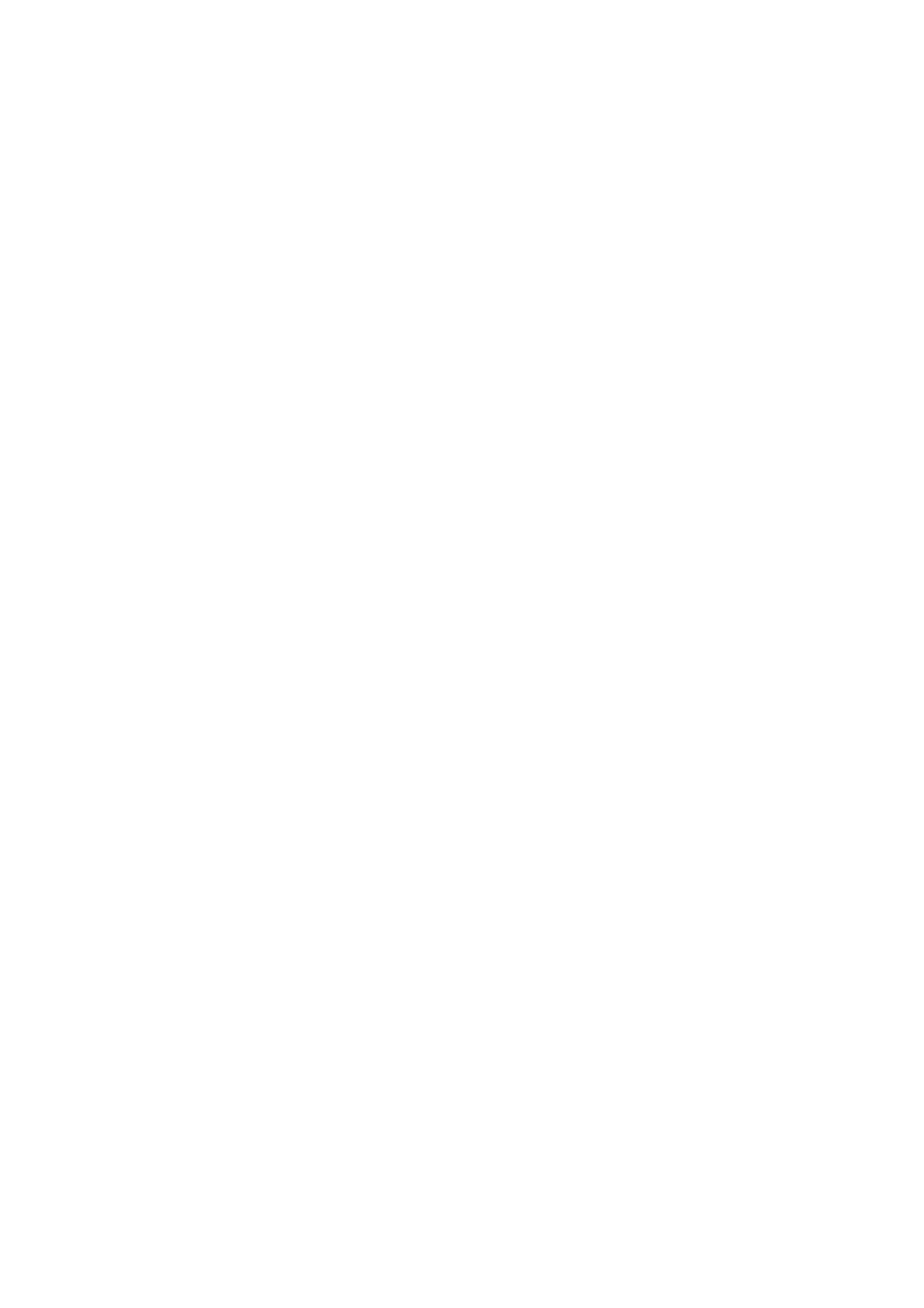مقدمه

یکی از بخشهای عمده هدررفت آب در ایران، هرزروی رواناب باران است. Sharifi (1994) هفت مدل برآورد رواناب را در استرالیا مقایسه کرد و نتیجه گرفت که مدل AWBM از دیگر مدلها برای برآورد رواناب حوضه مناسبتر است. .Banyasadi at el (1997)، كشت درختان دیم را در کرمان تنها با رواناب جمعآوری شده انجام دادند و این روش در افزایش رشد و تولید محصول مؤثر بود. Boers (1994) در پاکستان با جمعآوری آب باران به کشت درختان پسته اقدام نمود و نتیجه گرفت که برای هر درخت پسته در منطقهای با میانگین بارش سالانه ۲۴۰ میلی متر میزان کرت جمعآوری کننده باران برابر با ۸۲۰ متر مربع مناسب است. Cluff (1989) با بهرهگیری از سامانههای استحصال آب باران نتیجه گرفت که بخش اعظمی از اراضی که به واسطه کمبود آب، غیر قابل بهرهگیری برای کشاورزی هستند با این سامانهها میتوان قسمتی از آنها را برای سطوح جمعآوری رواناب و قسمتی دیگر را تحت کشت قرار داد. Cartner and Miller (1991) از دانشگاه ایالتی کانزاس و بخش تحقیقات کشاورزی بوتسوآنا نشان دادند که سامانههای جمعآوری آبباران در آن منطقه باعث افزایش عملکرد گندم تا میزان ۸۰ درصد شدهاست.

(2001) در بررسی اثر ویژگی های میزان خاک (شیب، پوشش گیاهی و بافت خاک)در تولید رواناب در مقیاسهای زمانی و مکانی مختلف نتیجه گرفت که ویژگیهای میزان خاک مانند پستی و بلندی، بافت و ساختمان خاک در میزان و الگوی مکانی رواناب مؤثر هستند.

این تحقیق در راستای شناخت، برآورد و جمعآوری میزان رواناب از هر بارندگی و بررسی قابلیت کاربرد مدل AWBM در برآورد رواناب در آبگیرهای کوچک با تراکم مختلف پوشش گیاهی، شیبهای مختلف و شدتهای مختلف بارندگی در منطقهای نیمهخشک در شمال تهران به نام لشگر ک انجام شده است.

مواد و روشها

در این تحقیق ۲۰ کرت آزمایشی جمعآوری کننده رواناب احداث شدند و در انتهای آنها بانکتهایی به ابعاد طولی برابر با عرض کرت جمعآوری کننده رواناب، عمق ۰/۵ متر و عرض بانكت ٠/٥ متر احداث شد. عمق رواناب بدست آمده از هر بارندگی در انتهای مدت بارندگی با توجه به این که در درون این بانکتها پلاستیک فرش شده بود و همه رواناب روی آن باقی میماند، اندازهگیری شد. پس از هر اندازهگیری پوشش پلاستیکی از یک سو کنار زده میشد تا آب به کل در بانکت نفوذ کند و پس بار دیگر پوشش پلاستیکی برقرار میشد تا برای اندازهگیری رواناب بارش بعدی آماده باشد. البته بارندگیهای کمتر از ۱۰ میلی متر در شبانه روز، بهتقریب رواناب قابل اندازهگیری ایجاد نکردهاند و از آنها صرفنظر شد. تا مشخص شود که هر عمق رواناب تا چه عمقی از خاک نفوذ می کند (قابلیت نگهداری آب خاک مشخص شد). همچنین پس از پایان بارندگی، میزان نفوذ میانگین در کرت جمعآوری کننده رواناب هم اندازهگیری شد تا در معادله بیلان آب مورد بهرهگیری قرار گیرد. موقعیت این کرتها در شکل شماره (۱) در قطعه زمینی به گستره ۲ هکتار دیده می شود.

كرتها با توجه به شرايط پوشش گياهي، شيب و بافت خاک، مساحتی معادل ۳۰ تا ۱۰۰ متر مربع داشتهاند. وضعيت پوشش گياهي كرتهاى جمعأورى كننده رواناب به کل طبیعی و دست نخورده بود و برای تکراریهای سه گانه در عرصه دو هکتاری بررسی شد تا همانند آن در تکرار با همان ویژگی ها احداث شده دادههای بارندگی – شیب – پوشش گیاهی – بافت خاک – عمق رواناب – نفوذ در کرت جمع کننده، نفوذ رواناب پس از اندازهگیری در بانکت از آبان ۸۰ تا بهمن ۸۱ اندازهگیری و ثبت شدند. سپس برای تجزیه و تحلیل در ۳ تیمار شیب ( ۲ تا ۲۰ درصد، ۲۱ تا ۴۰ درصد و ۴۱ تا ۶۰ درصد) و ۳ تیمار پوشش گیاهی (۱۰ تا ۳۰ درصد، ۳۱ تا ۵۰ درصد و ۵۱ تا ۷۰ درصد) قرار گرفتند.

برای اندازهگیری بارندگی روزانه، دو دستگاه باران سنج بهرهگیری شده است و دو سال آبی بهطور کامل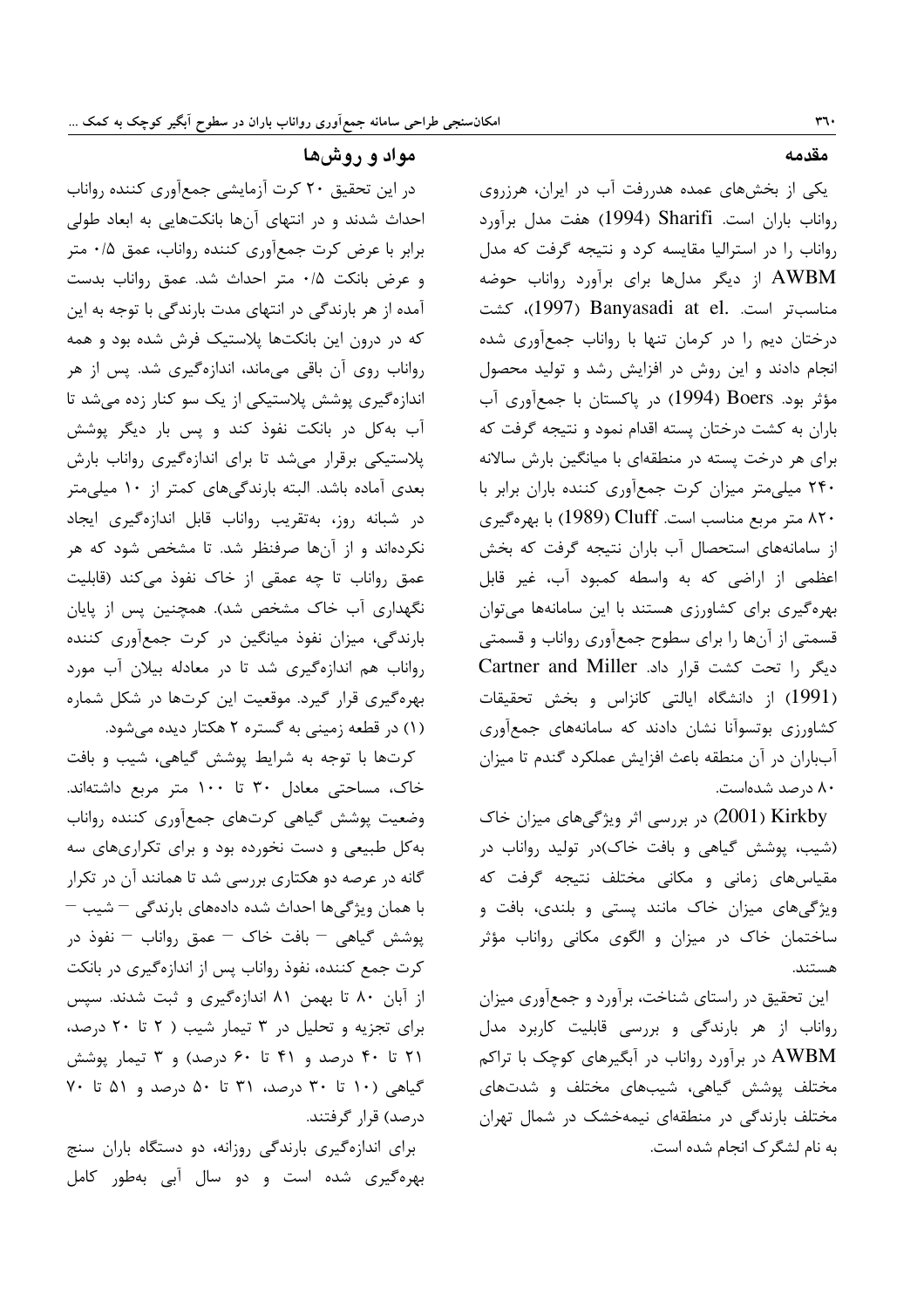بارندگیهای روزانه اندازهگیری و ثبت شد. همچنین برای اندازهگیری تبخیر روزانه، از یک دستگاه طشتک تبخیر کلاس A بهرهگیری شد. ویژگیهای فیزیکی و شیمیایی خاک محل آزمایش نیز در جدول ۰٫ ۲ و ۳ نشان داده شده است. سه کلاس مختلف از خاک کشتزار مورد آزمایش به گونهای انتخاب شد تا معرف کلیه کرتهای مورد آزمایش باشد. این موضوع از ۱۵ نمونه برداشت شده از خاک کرتهای آزمایشی که دادههای آنها در جدول (۱) آمده است، نیز قابل نتیجهگیری است. نمونههای خاک از عمق صفر تا ۶۰ سانتی متر برداشت شد. محل های نمونهبرداری، وسط کرتهای جمعآوری کننده رواناب باران است. کرتها طوری انتخاب شد تا در میزان ۳۰ تا ۱۰۰ متر مربع از نظر بافت خاک یکنواخت بوده باشد.

با توجه به میزان بارندگی، رواناب، نفوذ آب باران در خاک و تبخیر، ضریب رواناب در هر کدام از کرتهای جمعآوری کننده رواناب بدست آمده است. با توجه به عمق باران و رواناب اندازهگیری شده از شمار ۱۰ کرت و دادههای شیب، بافت خاک و تراکم پوشش گیاهی این کرتها،  $(A_3, A_2, A_1, C_3, C_2, C_1)$  AWBM مشخصههای مدل محاسبه شد. مشخصههای  $\mathrm{C}_3,\mathrm{C}_2,\mathrm{C}_1$  به ظرفیت نگهداشت آب باران در سطح کرت پیش از ایجاد رواناب و پس از آن مربوط میباشند و  $A_3, A_2, A_1$  مساحتی از کرت - هستند که دارای ظرفیتهای به ترتیب  $C_3, C_2, C_1$  می باشند. سپس با بهرهگیری از ضرایب بدست آمده، عمق رواناب در ١٠ كرت همانند جمعآورى كنندهى رواناب برآورد شد. همچنین با بهرهگیری از مدل AWBM و ورود دادههای بارندگی - تبخیر و رواناب روزانه یک دوره ١٠ ساله حوضه آبخيز لتيان براى دوره ديگر ١٠ ساله برآورد رواناب انجام شد. در واقع، با بهرهگیری از دادههای باران - رواناب و تبخير روزانه يک دوره ١٠ ساله، ضرايب برآورد شد و سپس با این  $A_3, A_2, A_1, C_3, C_2, C_1$ ضرایب، این حوضه بزرگ (۷۱۰ کیلومتر مربعی)، رواناب

١٠ ساله ديگر را برآورد كرد. نتايج برآورد شده مدل با میزان اندازهگیری شده موجود مقایسه شده است.

یس از جمعآوری آب باران در ۹ کرت آزمایشی که در شکلهای ۲ و ۳ دیده میشود، در میزان ۹ بشکه که گستره کشت هر یک ۲۵/۰ مترمربع بود، کشت ذرت انجام شد. این کشت در قالب یک طرح آزمایشی مربع لاتین با سه تیمار و برای هر تیمار سه تکرار انجام شده است. تیمار در این آزمایش، نسبت میزان جمعآوری کنندهی رواناب به میزان کشت شده ذرت علوفهای بوده است. سه تیمار عبارتاند از: نسبتهای ١:١، ٢:١ و ٣:١ بودهاند. علاوه بر این سه تیمار، یک تیمار شاهد با آبیاری کامل بر پایه برآورد نیاز آبی با روش پنمن مانتیس فائو وجود داشته است. در تیمارهای سه گانه بالا، میزان ۶۲ میلی متر آبیاری كمكي نيز انجام شد. تاريخ كشت ذرت علوفهاي ١۵ اردیبشهت و تاریخ برداشت ۲۰ مرداد ماه بود. آبیاری کمکی در فاصله بین ۱۵ خرداد تا ۳۰ تیرماه و در سه نوبت انجام شد. این آب از محل رواناب جمعآوری و ذخیره شده در یک بشکه ۲۲۰ لیتری صورت گرفت.

### نتاىج

– نتایج آزمایش ها و نقش سامانه استحصال آب باران در افزایش تولید ذرت علوفهای

پس از برداشت ذرت، وزن محصول در هر تیمار تنها سه بوتهی میانه (از مجموع ۵ بوته در هر کرت) انتخاب شده و وزن آنها اندازهگیری شد. میانگینهای سه تکرار هر تیمار با همدیگر مقایسه شد که نتایج آن در جدول (۶) تجزیه واريانس آمده است. همچنين رابطةبين عملكرد محصول، وزن تر و وزن ریشه با نسبتهای مختلف اشاره شده، مقایسه شد که نتایج آنها نیز در شکلهای ۴ تا ۷ آمده است. ویژگی های فیزیکی بافت خاک،شیب زمین، درصد تراکم پوشش گیاهی، میزان رطوبت و ویژگیهای شیمیایی خاک محل آزمایش جدول های ۱، ۲ و ۳ ارایه شده است.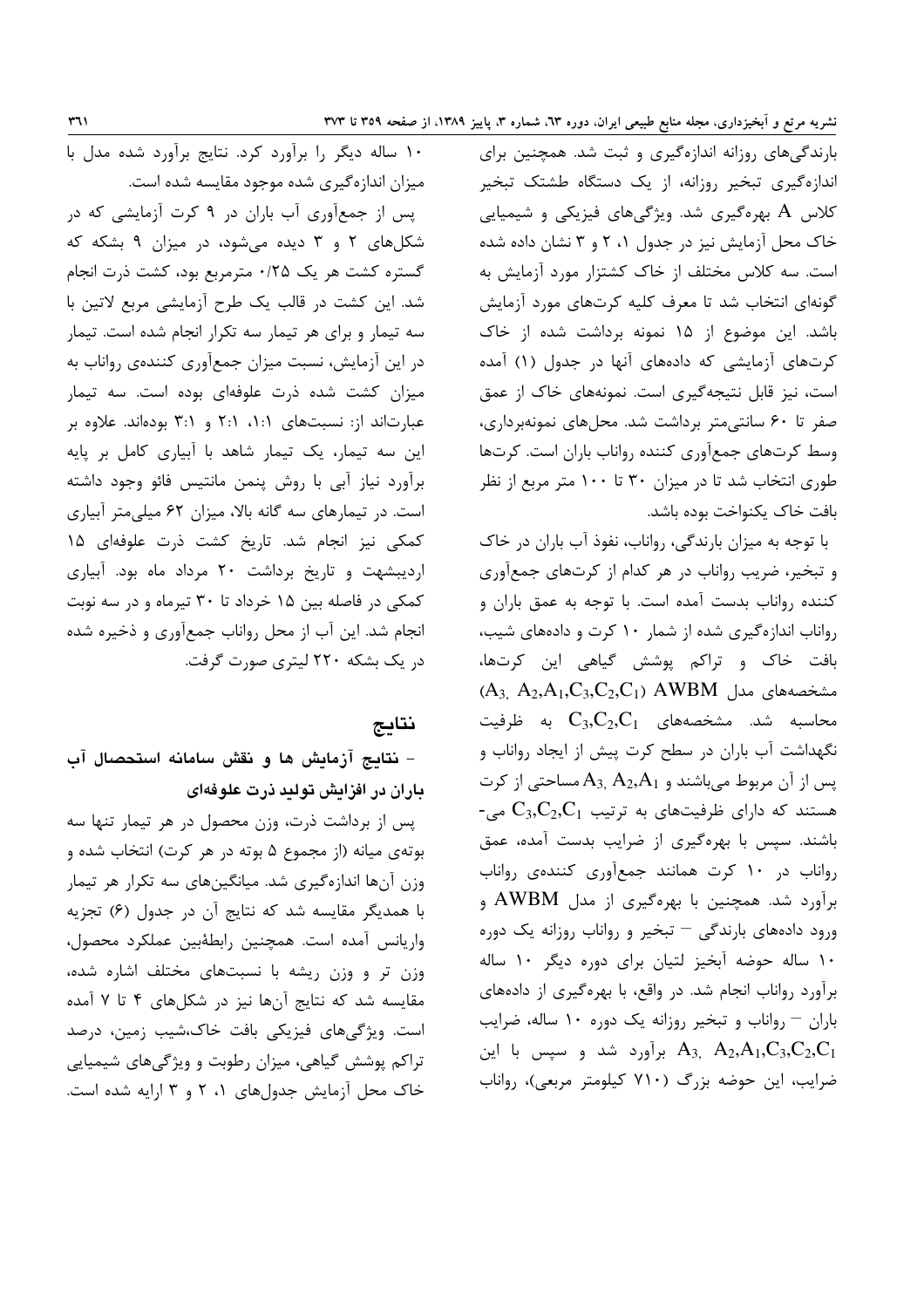

شکل ۱– چگونگی قرار گرفتن کرت های آزمایشی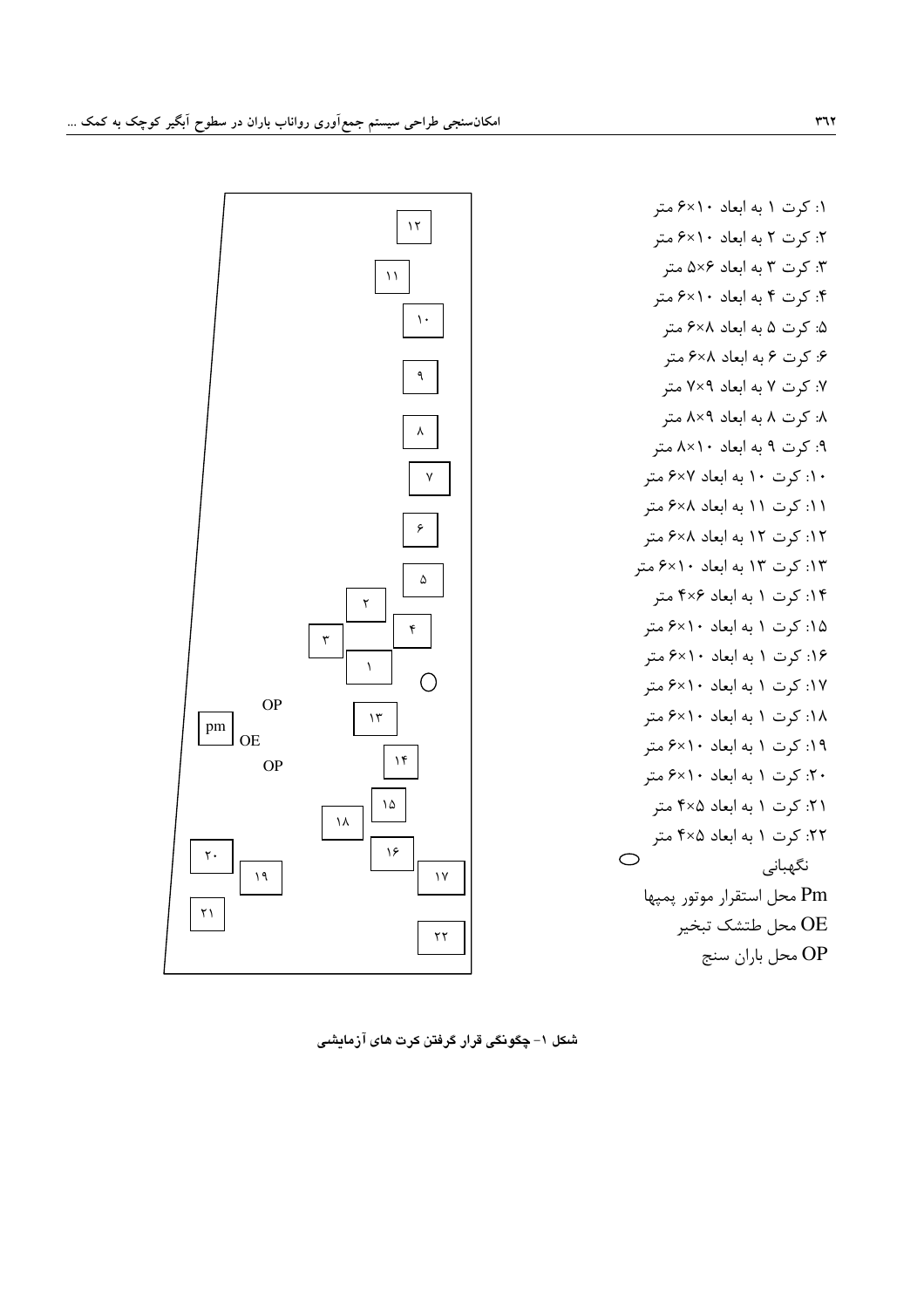| رطوبت خاک                          | تراكم پوشش          | شيب            | بافت خاک    | شن                      | لای                     | رس               | کد             |
|------------------------------------|---------------------|----------------|-------------|-------------------------|-------------------------|------------------|----------------|
| (درصد)                             | گیاهی (درصد)        | (درصد)         |             | (درصد)                  |                         |                  | نمونه          |
| $\mathbf{Y}/\mathbf{Y}$            | $\mathbf{Y} \Delta$ | $\sf V$        | <b>SC</b>   | ٢١                      | ٣۶                      | $\mathfrak{r}$   | $\lambda$      |
| $\lambda \cdot / \lambda$          | $\backslash$ .      | ٨              | <b>SCL</b>  | $\mathcal{N}$           | $\Delta \cdot$          | ٣۶               | ٢              |
| $\mathsf{Y}/\mathsf{Y}$            | $\Delta$ .          | ۵              | CL          | $\mathbf{Y} \mathbf{F}$ | ٣٨                      | ٣٨               | ٣              |
| $5$ .                              | $\Delta\Delta$      | ۵۲             | $\mathbf C$ | $\mathbf{r}$            | $\mathbf{r}$            | ۴۶               | ۴              |
| $\mathbf{Y}/\Delta$                | ۴۸                  | ۵٢             | CL          | ۲۶                      | ٣۴                      | $\mathfrak{r}$ . | ۵              |
| $\backslash/\Lambda$               | $\mathfrak{r}$ .    | $\tau\tau$     | ${\bf C}$   | $\mathbf{y}$            | ٣۴                      | ۴۴               | ۶              |
| $1/\Delta$                         | $\Delta\Delta$      | $\mathbf{r}$ ۴ | $\mathsf C$ | $\mathbf{y}$            | ٣۶                      | ۴٢               | ٧              |
| $\mathbf{r}$                       | $\Delta\Delta$      | ٣٨             | $\mathsf C$ | $\tau\tau$              | ۲۶                      | ۴٢               | λ              |
| $1/\Delta$                         | ۶.                  | ۳۸             | $\mathbf C$ | ۲۶                      | ٣٢                      | ۴٢               | ٩              |
| $\mathbf{r} \mathbf{r}/\mathbf{r}$ | ٧٠                  | ٣۶             | $\mathbf C$ | $\mathbf{\mathsf{y}}$ . | ٣۶                      | ۴۴               | $\backslash$ . |
| 1/5                                | ۴۵                  | ۱۸             | $\mathbf C$ | $\mathbf{y}$            | ٣۶                      | ۴٢               | $\setminus$    |
| $1/\lambda$                        | $\mathbf{r}$ .      | $\mathcal{N}$  | CL          | $\mathbf{r}$ ۴          | $\mathbf{r}$ .          | ٣۶               | $\mathcal{N}$  |
| $1/\tau$                           | $\mathbf{r}$ .      | ٣۶             | $\mathbf C$ | ۴٢                      | ٣٨                      | ۴٢               | $\mathcal{N}$  |
| $1/\Upsilon$                       | $\mathfrak{r}$ .    | ٣۶             | <b>SCL</b>  | ۵۰                      | $\mathbf{\mathsf{y}}$ . | $\mathbf{r}$ .   | $\mathcal{M}$  |
| $\mathbf{Y}/\mathbf{Y}$            | $\mathfrak{r}$ .    | ۴۶             | CL          | ٣۶                      | ٢٨                      | ٣۶               | ١۵ $\hbox{ }$  |

جدول ۱– ویژگیهای فیزیکی بافتخاک محلآزمایش همراه با درصد شیب و تراکم پوشش گیاهی (کرتهای جمعآوری رواناب و باران)

جدول ۲– ویژگیهای فیزیکی خاک محل آزمایش از نظر میزان رطوبت

|                                       |              | ماسه                     | سيلت              | رس                   | نقطه                                       | ظرفيت            |                                 |                               |      |
|---------------------------------------|--------------|--------------------------|-------------------|----------------------|--------------------------------------------|------------------|---------------------------------|-------------------------------|------|
| درصد<br>اشباع                         | بافت<br>خاک  |                          | (درصد)            |                      | پژمردگی<br>(درصد<br>وزني)                  | كشتزار<br>(درصد) | وزن مخصوص<br>حقیقی<br>$gr/cm^3$ | عمق خاک<br>(سانتیمتر)         | رديف |
| $\Gamma$ 9/19                         | رسى-<br>لومى | $Y\Lambda/\Lambda$       | $f\uparrow\gamma$ | YY/9Y                | $\mathcal{N} \cdot / \cdot \mathcal{N}$    | 19/01            | $Y/\Delta\Lambda$               | $\mathbf{r} \cdot \mathbf{r}$ |      |
| $\mathbf{r} \mathbf{q} / \cdot \cdot$ | رسى-<br>لومى | $\mathbf{y}(\mathbf{x})$ | $TY/\Delta V$     | Y9/9Y                | 9/9.                                       | 19/40            | $Y/\Delta f$                    | 9.1                           | ۲    |
| <b>TA/VA</b>                          | رسى-<br>لومى | $\Upsilon(\gamma)$       | $TY/\Lambda Y$    | $Y \wedge / \cdot V$ | $\backslash \cdot / \backslash \backslash$ | 19/17            | $Y/\mathcal{F}Y$                | 9.9.                          | ٣    |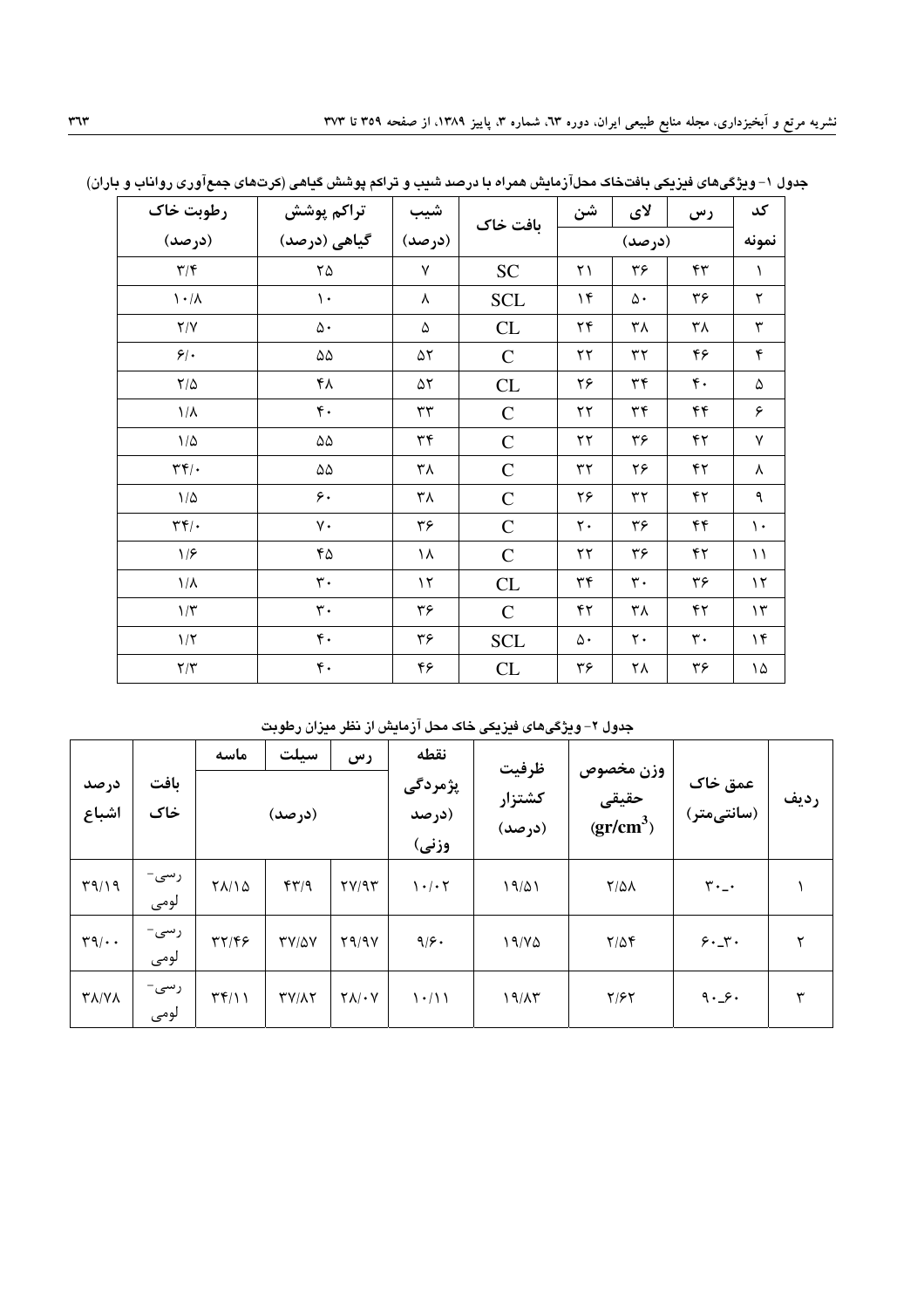| آنيون ها و كاتيون ها (meq/lit) |                          |                          |                          |          |                          |                          |        |                          |                          |                 |                   | ویژگیهای             |             |
|--------------------------------|--------------------------|--------------------------|--------------------------|----------|--------------------------|--------------------------|--------|--------------------------|--------------------------|-----------------|-------------------|----------------------|-------------|
| جمع<br>آنيون                   | $K +$                    | $Na +$                   | $Mg ++$                  | $Ca++$   | كاتيون                   | $So4 -$                  | $Cl -$ | -- Hco3                  | $Co3--$                  | <b>SAR</b>      | EC<br>(ds/m)      | pH                   | نمونه       |
| $17/\Delta$                    | $\overline{\phantom{0}}$ | $\tau/\tau$ ۵            | $\overline{\phantom{m}}$ | ۱۰.      | 15/17                    | Y/YY                     | ۶      | 1/5                      | $\overline{\phantom{0}}$ | 1/F9            | $\cdot$ /۴۵       | $\lambda/\Upsilon$ . | $r \cdot -$ |
| 19/17                          | $\overline{\phantom{0}}$ | f/Y                      | $\overline{\phantom{a}}$ | $\gamma$ | $\lambda/\cdot \lambda$  | $Y/\mathcal{F}$          | л      | $\mathsf{Y}/\mathsf{F}$  | -                        | ۱/۶۸            | $\cdot/\Delta V$  | $\lambda/\cdot$ .    | 9.5         |
| $1\Delta/Y\Delta$              | $\overline{\phantom{0}}$ | $Y/Y\Delta$              | $\overline{\phantom{0}}$ | ۱۲       | 1Y/15                    | $Y/\Delta f$             | ۶      | $\mathbf{y}/\mathbf{y}$  | -                        | $1/\Delta \tau$ | .109              | $\lambda/\lambda$ 9  | 9.9.        |
| $\overline{\phantom{0}}$       |                          | $\overline{\phantom{a}}$ | $\overline{\phantom{0}}$ | -        | $\overline{\phantom{a}}$ | $\overline{\phantom{m}}$ | -      | $\overline{\phantom{a}}$ | -                        | -               | $\cdot$ /۲ $\vee$ | $Y/Y\Delta$          | نمونه آب    |

جدول ۳- ویژگیهای شیمیایی خاک محل آزمایش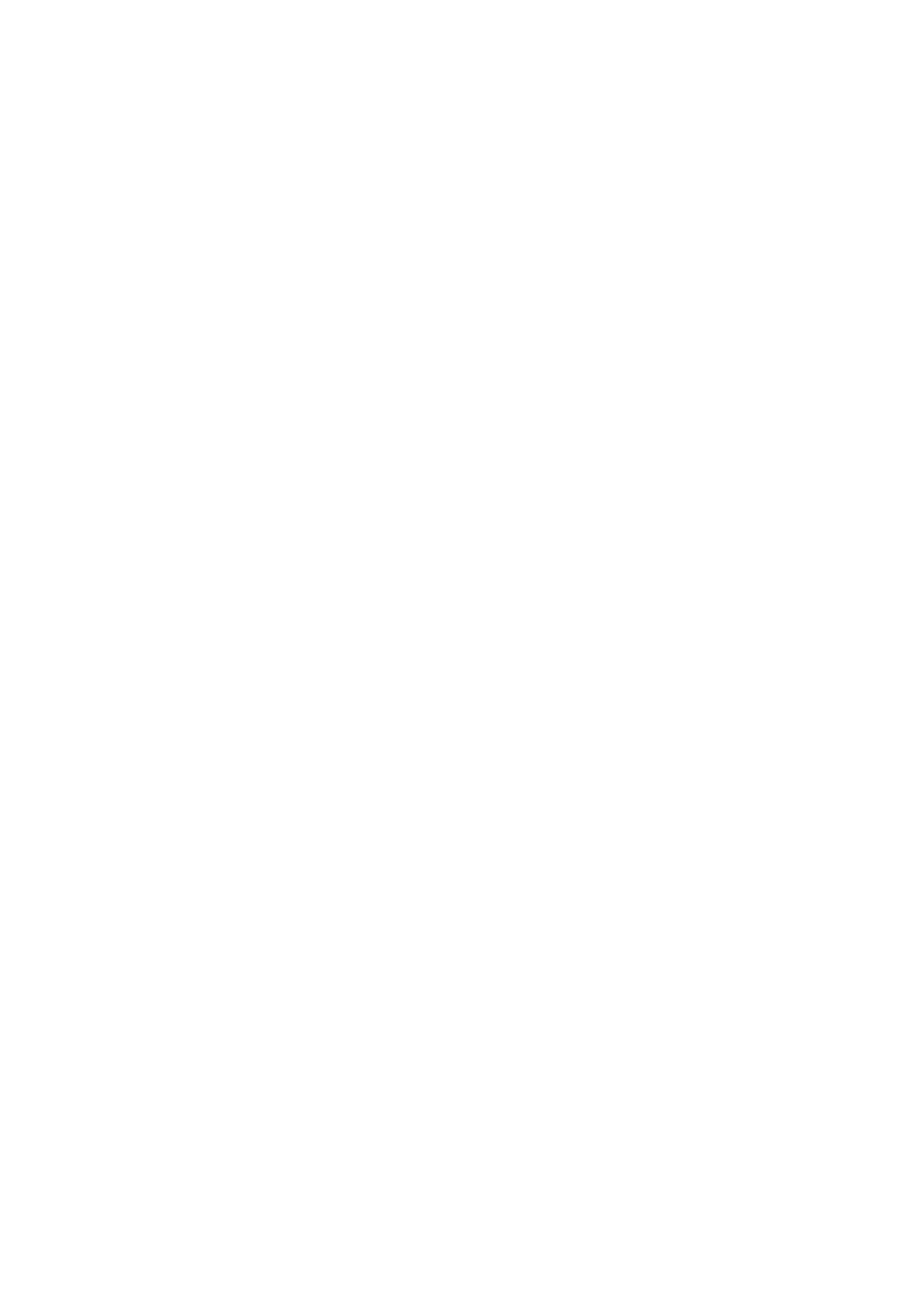ارزیابی مدل AWBM در برآورد رواناب $-$ نتایج میزان رواناب اندازهگیری شده در طی ۱۲ روز بارندگی که در شبانهروز بیشتر از ۱۰ میلی متر بارندگی داشتند و ایجاد رواناب کردهاند، در سه تیمار شیب که پیشتر معرفی شد،مورد تجزیه و تحلیل قرار گرفت. میزان محاسبه شده رواناب توسط مدل در ماههای مختلف از دقت قابل قبول برخوردار نبوده است ولی برای برآورد رواناب سالانه از دقت کافی برخوردار میباشد. مقایسه نتایج برآورد شده رواناب توسط مدل با میزان اندازهگیری شده، بیان کنندهی آن است که مدل با دقت بالای ۹۸ درصد میزان رواناب را محاسبه کرده است.

تغییرات ضرایب  $A_1$   $A_2$  و  $A_3$  در کرتها توسط مدل با توجه به دادههای ١٠ كرت آزمايشى كه به مدل داده شد،

قابل چشمپوشی تلقی شد. قابل یادآوری است که مدل این ضرایب را خودش بر پایه دادههای واقعی ورودی به مدل تعیین میکند. نتایج میزان عمق رواناب بدست آمده از تیمارهای شیب نشان داد که بین تیمار اول با تیمار دوم و بين تيمار اول با تيمار سوم اختلاف معنىدار وجود داشته است. عمق رواناب دیده شده در این تیمارها (میانگین چهار تکرار در هر تیمار) اول، دوم و سوم به ترتیب ۹۵/۵، ۸۰/۷۵ و ۶۲/۱ میلی متر به دست آمده است که به ترتیب به تیمار شیبهای ۶۰-۴۱. ۴۰-۲۱ و ۲۰-۲ درصد تعلق داشته است. ضريب تغييرات اين آزمايش ١٣/٢۴ بوده است. جدول شماره ۴ تجزیه واریانس اثر شیبهای مختلف را در ايجاد رواناب نشان مىدهد.

| ميزان<br>معنىدار بودن    | ميزان<br>محاسىه شده $\bf F$ | ميانگين<br>مربعات | مجموع<br>مربعات | درجه<br>آزادي | منبع        |
|--------------------------|-----------------------------|-------------------|-----------------|---------------|-------------|
| $\cdot/\cdot$ \ Y        | $Y/Y$ $Y$                   | 758111            | $YY.$ /۴۳       | ₩             | تكر ا,      |
| $\cdot/\cdot$ ) $\gamma$ | ۱۰/۱۳۴۵                     | ۱۱۲۲/۹۱           | 7742/17         | ↩             | تيمار شيب   |
|                          |                             | ۱۱۰/۸             | 558/1           |               | خطاى آزمايش |
|                          |                             |                   | ۳۶۸۱            |               | کل          |

جدول ۴ - جدول تجزیه واریانس اثر تیمارهای شبب در ایجاد رواناب

چون ضریب تغییرات کمتر از ۲۰ بوده است، نتیجه گرفته شد که دقت آزمایش خوب بوده است. مقایسه اختلاف میانگینهای عمق رواناب در سه تیمار شیب از نظر معنیدار بودن به ترتیب زیر بوده است: تیمار ١- شیب ٢٠-٢ درصد، میانگین عمق رواناب ۶۲/۱۳ b میلیمتر اولويت ١- تيمار ٣ : ميانگين عمق رواناب ٩۵/۵۶ ميليمتر a تیمارکے شیب ۴۰-۲۱ درصد، میانگین عمق رواناب ۸۰/۷۵ میلیمتر a اولويت ٢- تيمار ٢: ميانگين عمق رواناب ٨٠/٧۵ ميليمتر  $\mathbf{a}$ تیمار ۳- شیب ۶۰-۴۱ درصد، میانگین عمق رواناب ۶۲/۱۳ مىلىمتر a

اولويت ٣- تيمار ١: ميانكين عمق رواناب ٤٢/١٣ مىلىمت<sub>ا</sub> b

نتایج بررسی های اثر پوشش گیاهی در کاهش ضریب رواناب نشان داد که اختلاف بین عمق رواناب بدست آمده از تکرارهای تیمار اول و دوم معنیدار نبوده است. ولی میانگین تیمار اول با تیمار سوم اختلاف معنیدار داشته است. همچنین تیمار دوم با تیمار سوم هم در میزان ۹۵٪ اختلاف معنىدار نداشته است. منظور از تراكم پوشش گیاهی درصد میزان پوشیده شده از پوشش گیاهی نسبت به کل گستره کرتهای جمعآوری کننده آب باران بوده است. نتایج تجزیه واریانس این آزمایش در جدول شماره ۵ آمده است.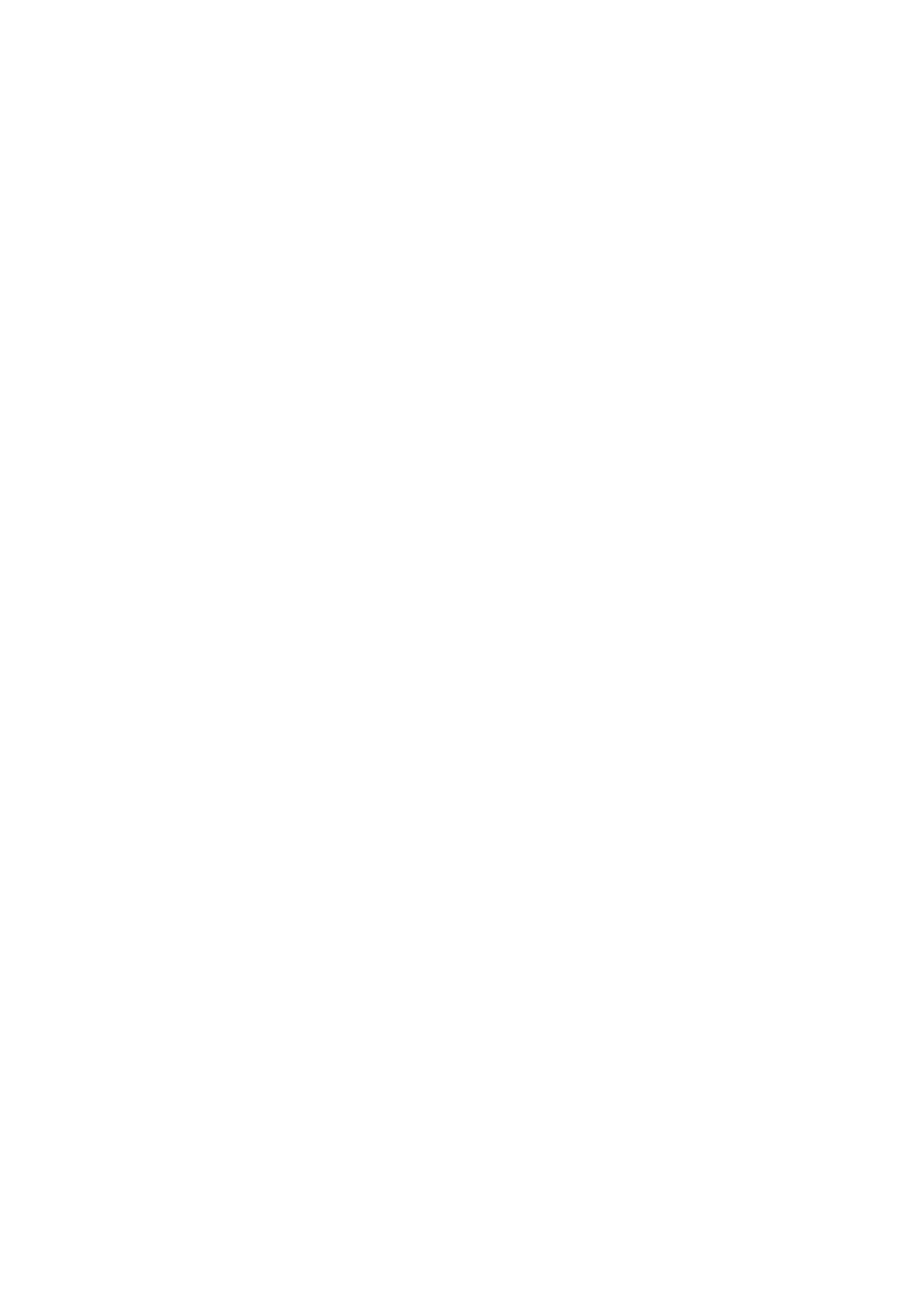| ميزان<br>معنىدار بودن                      | ميزان<br>محاسىه شده ${\bf F}$ | ميانگين<br>مربعات     | مجموع<br>مربعات | درجه<br>آزادي | منبع           |
|--------------------------------------------|-------------------------------|-----------------------|-----------------|---------------|----------------|
| $\cdot$ / $\cdot$ $\cdot$ $\cdot$ $\cdot$  | 81.88                         | $f \cdot \frac{9}{4}$ | 1771/Y          | ٣             | تكرار          |
| $\cdot$ / $\cdot$ $\Delta \lambda \lambda$ | f/Y                           | ۳۱۹/۵۲                | 549.68          | ٢             | تيمار شيب      |
|                                            |                               | 5Y/Y                  | 4.8199          | ۶             | خطاي<br>آزمايش |
|                                            |                               |                       | 7774/77         |               | کل             |

جدول ۵ – تجزیه واریانس اثر تیمارهای پوشش گیاهی در ایجاد رواناب

مدل با بهرهگیری از این دادهها ضرایب خود را به هنگام نموده و برای ١٠ كرت آزمايشي ديگر برآورد رواناب با آن انجام شده است. نتایج میزان برآورد شده توسط مدل با میزان دیده شده از همان ۱۰ کرت کمتر از ۵٪ اختلاف داشتهاند. میزان برآورد شدهی مدل، کمتر از میزان دیده شده بوده است که شکل (۱)، نمودار (هیستوگرام) مربوطه میزان دیده شده و میزان برآورد شدهی رواناب را نشان می دهد. بنابراین، با توجه به این نتیجه پاسخهای مدل برای آبگیر کوچک برای برآورد رواناب بسیار مناسب بوده است. زیرا که روانابهای با عمق ۵۵ تا ۱۰۴ میلی متر از کل بارندگی ۳۷۵ میلی متر طی ۱۲ روز بارش را برابر با ۵۴ تا ۱۰۲ میلی متر نشان داده است. ولی برآورد رواناب کرتهای آزمایشی یا آبگیرهای کوچک برای دورههای ماهانه از دقت لازم برخوردار نبوده است. برای میزان رواناب ماهانه تفاوت میزان برآورد شدهی مدل با میزان دیده شده در شکل (۲) دیده میشود و بیانگر آن است که تا ۲۵٪ اختلاف د, برآورد رواناب توسط مدل وجود دارد که برآورد مدل کمتر از میزان دیده شده است. در عوض در ماههای بدون رواناب واقعی مدل، میزان رواناب را نمایان میسازد. یعنی بصورت رواناب دیررس نشان میدهد. به عبارت دیگر در مواقع رخداد رواناب، بخشی از آن را بصورت ذخیره در خاک در نظر می گیرد. شکل (۳) همخوانی برآورد رواناب توسط مدل در ۲۰ کرت آزمایشی را با میزان دیده شده نشان میدهد.

شمار ١٢ كرت از ٢٠ كرت آزمايشي به گونهاي انتخاب شدند که در سه گروه تراکم پوشش گیاهی تیمار اول: تراکم یوشش گیاهی ۳۰-۱۰ درصد ؛ تیمار دوم تراکم پوشش گیاهی ۵۰-۳۱ درصد و تیمار سوم تراکم پوشش گیاهی ۷۰-۵۱ درصد قرار گیرند.

بین تکرارهای تیمارها در میزان ۹۵٪ اختلاف معنی دار وجود داشته است. همچنین اختلاف بین تیمارهای پوشش گیاهی در میزان ۹۵٪ معنیدار بوده است. زیرا که میزان معنیدار بوده و بزرگتر از ۰/۰۱ است. ضریب تغییرات آزمایش هم برابر با ۱۰/۸۷ ٪ بوده است که نشان از دقت خوب آزمایش دارد.

مقایسه اختلاف میانگین تیمارهای پوشش گیاهی به شرح زير بوده است:

> تیمار اول: عمق رواناب برابر با ۸۵/۱۵ میلیمتر a تیمار دوم: عمق رواناب برابر با ۷۲/۵۵ میلیمتر a تيمار سوم: عمق رواناب برابر با ۶۸/۶۳ ميليمتر ab

بنابراین، بین تیمارهای اول و سوم اختلاف معنیدار وجود دارد ولی بین تیمارهای اول و دوم و همینطور دوم با سوم، اختلاف معنیدار در میزان ۹۵٪ دیده نشده است. در رابطه با برآورد عمق رواناب توسط مدل AWBM با بهرهگیری از دادههای دیده شده از ۱۰ کرت آزمایشی شمار ۱۰۰ فایل داده برای واسنجی نمودن مدل تهیه شد. این دادهها شامل بارش، تبخیر و رواناب روزانه و ماهانه بوده است. سیس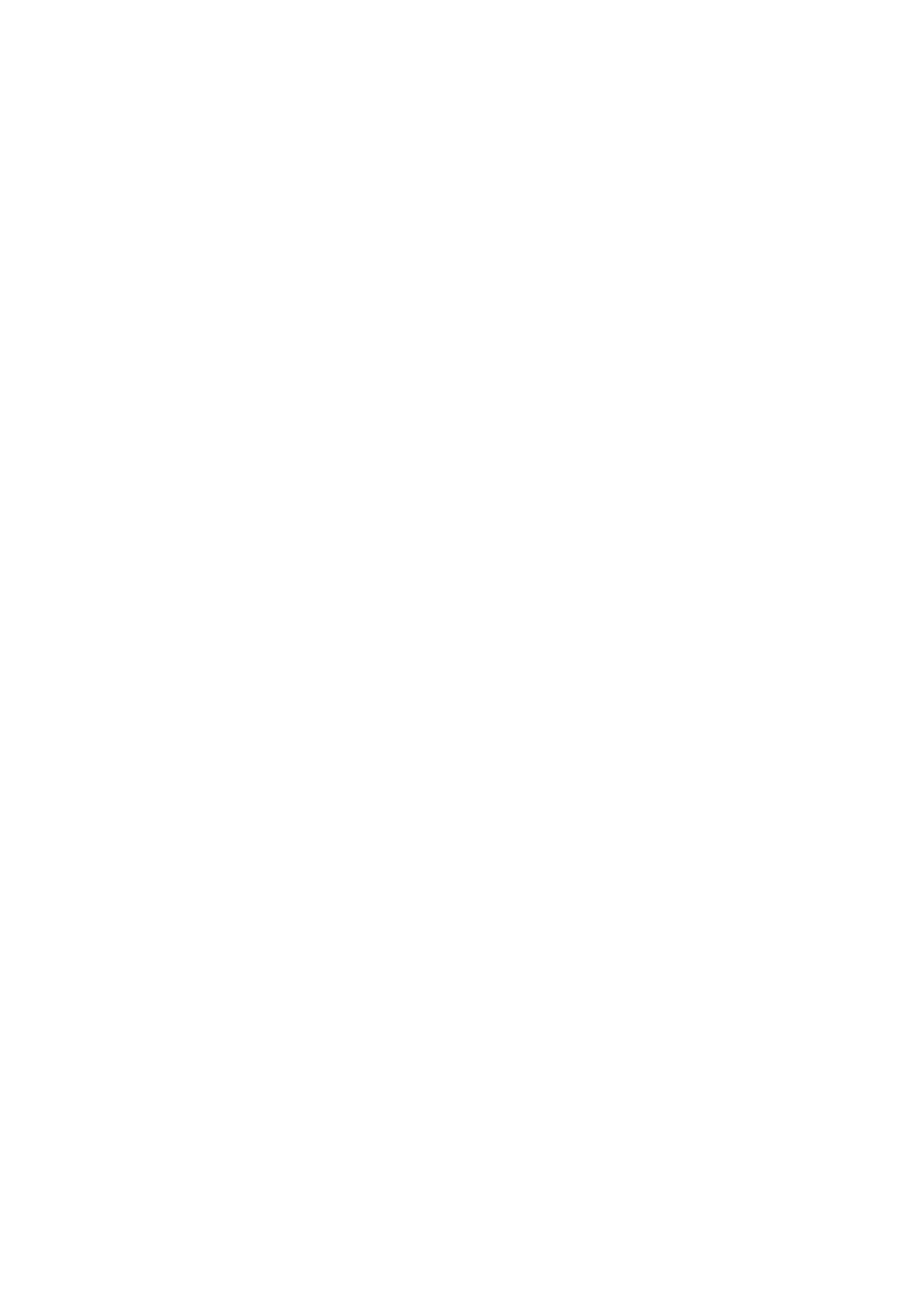

1 2 3 4 5 6 7 8 9 10 11 12 13 14 15 16 17 18 19 20 شماره کرتهای آزمایش

شکل ۱– نمودار (هیستوگرام) میزان دیده شده و برآورد شده توسط رواناب با بهرهگیری از دادههای سال آبی ۸۱–۱۳۸۰ در لشگرک



شکل ۲– میزان رواناب دیده شده و برآورد شدهی مدل با بهرهگیری از داده های سال آبی ۱۳۸۰–۸۱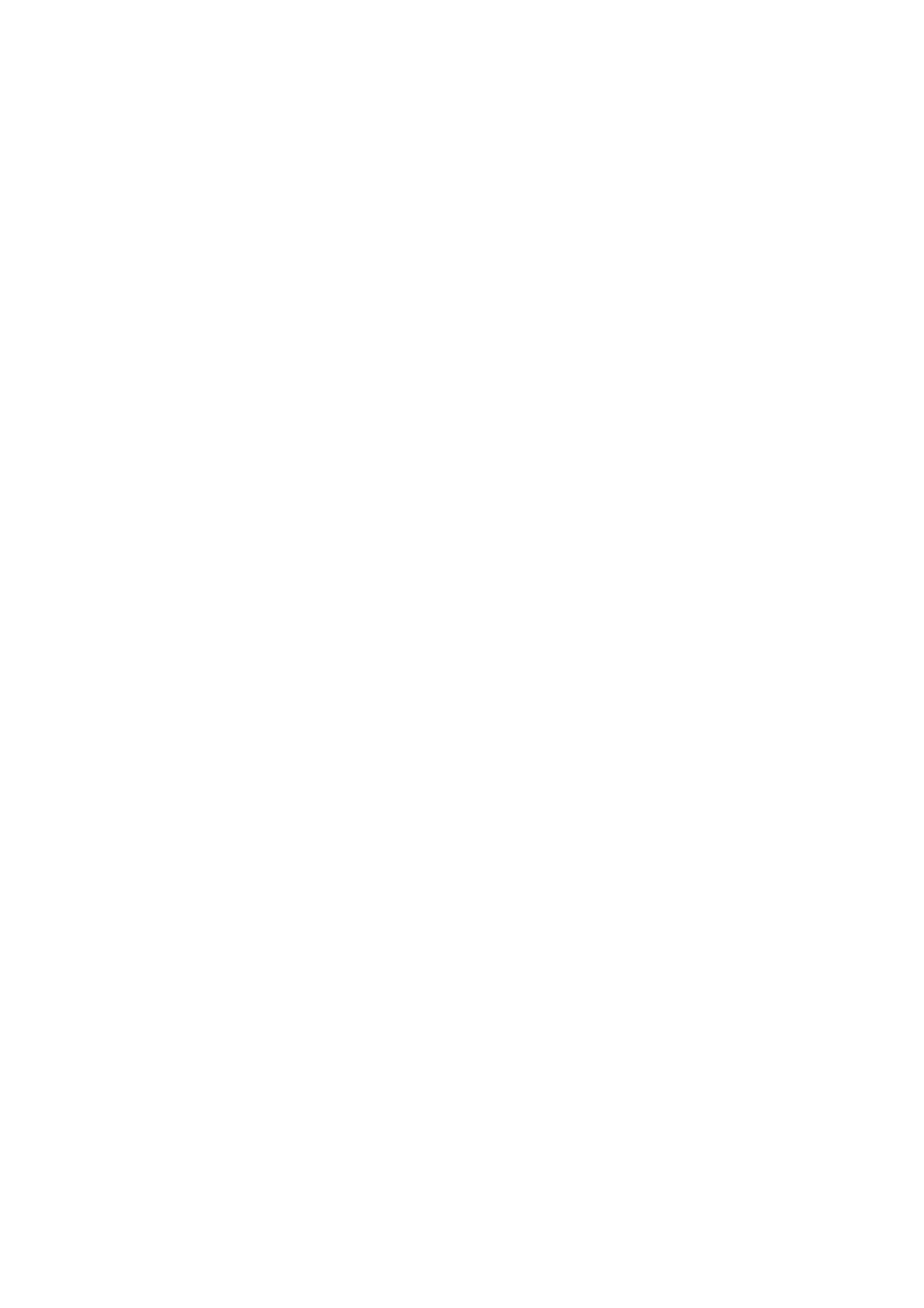رواناب در تیمارهای ١:١ تا ١:٣ بهترتیب برابر با ٤١۶، ٤٩۶ و ۷۷۶ میلی متر بوده است. یادآوری می شود که در هر سه تیمار عمق آب آبیاری کمکی برابر ۶۲ میلے متر بودہ است که در چهار نوبت به کرتها داده شد. در ضمن مقایسهٔ عملکرد محصول ذرت در شکلهای ۴، ۵ و ۷ و نتایج تجزیه واریانس عملکرد محصول در جدول ۶ آمده است. منظور از تیمارهای ۰، ۲، ۳ و ۴ در نمودار ۴ عبارتاند از: تیمارهای ۰۱:۱، ۲:۱، ۳:۱ (نسبتهای میزان جمعآوری کننده رواناب به میزان زیر کشت ذرت) و شاهد(با آبیاری کامل) مے باشند.

عملکرد محصول ذرت علوفهای در سه تیمار نسبتهای میزان جمعآوری آبباران به میزان زیرکشت که برابر با ۰۱:۱، ۲:۱ و ۳:۱ بوده،به ترتیب برابر ۹/۶، ۲۲/۶ و ۲۸/۸ تن در هکتار، در حالی که در تیمار شاهد که هیچ محدودیت آب وجود نداشت، عملکرد آن ۴۱/۵ تن در هکتار بودهاست. بدین ترتیب، صرفهجویی حدود ۷۰ درصد آب از راه آب آبیاری یعنی مصرف ۲۶۲ میلی متر با احتساب آب ذخیره شده در خاک بهجای ۸۲۰ میلی متر تحقق پذیرفته است. بنابراین، عملکرد محصول با تیمارهای بالا برابر ۲۳، ۵۵ و ۶۹ درصد میزان عملکرد شاهد بدست آمده است. قابل یادآوری است که میزان کل بارش (باران + برف) +



شکل ۴– رابطه بین نسبت های مختلف سطح جمع آوری کننده رواناب به سطح زیر کشت با عملکرد ذرت (بر حسب تن در هکتار)



شکل ۵– رابطه بین نسبتهای سطح جمعآوریکننده رواناب به سطح زیر کشت و وزن ریشههای ذرت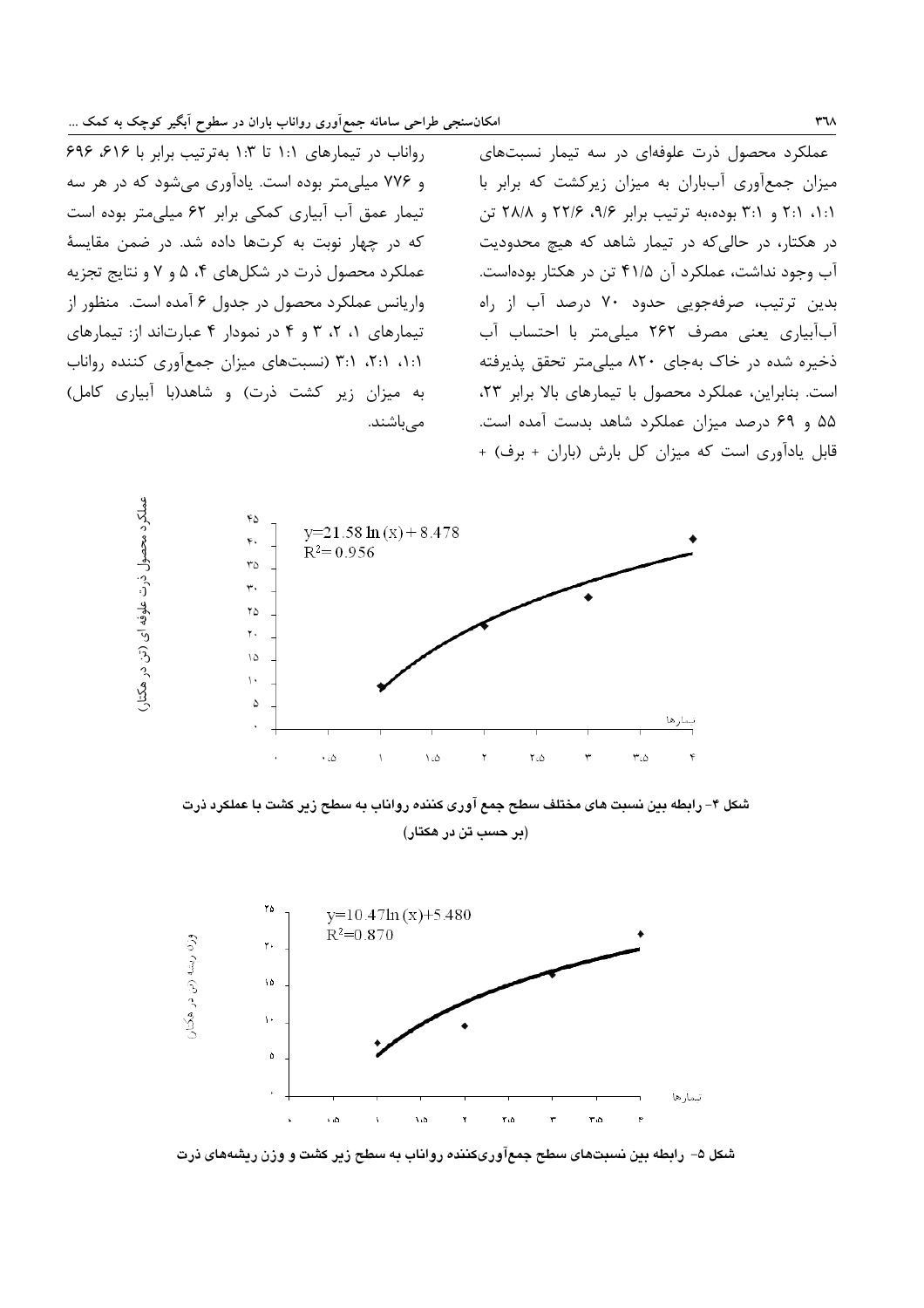

شکل ۶– رابطه بین میزان آب مصرفی و عملکرد ذرت علوفهای



شکل ۷– رابطه آب مصرفی و وزن ریشه ذرت علوفه ای (تن در هکتار)

 ${\bf SC}_{701}$  جدول ۶ – تجزیه واریانس تیمارهای مختلف نسبتهای میزان جمعآوریکننده آب باران به میزان زیرکشت با عملکرد ذرت علوفهای

| <b>درجەمعنىدار</b><br>بودن    | محاسىه ${\bf F}$<br>شده               | ميانگين<br>مربعات | مجموع مربعات     | درجة<br>آزادي | منبع  | ميزان<br>K |
|-------------------------------|---------------------------------------|-------------------|------------------|---------------|-------|------------|
|                               | $\cdot$ / $\vee$ $\vee$ $\vee$ $\vee$ | 19/5.1            | T9/T18           |               | تكرار |            |
| $\cdot/\cdots$ 9 <sup>*</sup> | $Yf/YQf\Delta$                        | 9.1910            | 1179/06          |               | تيمار |            |
| $\overline{\phantom{0}}$      |                                       | 70/101            | 1501941          |               | خطا   | ₩          |
|                               |                                       |                   | $Y \cdot 19/Y19$ |               |       |            |

برابر ١٨/٩٥ درصد است كه دقت آزمايش قابل قبول مى باشد.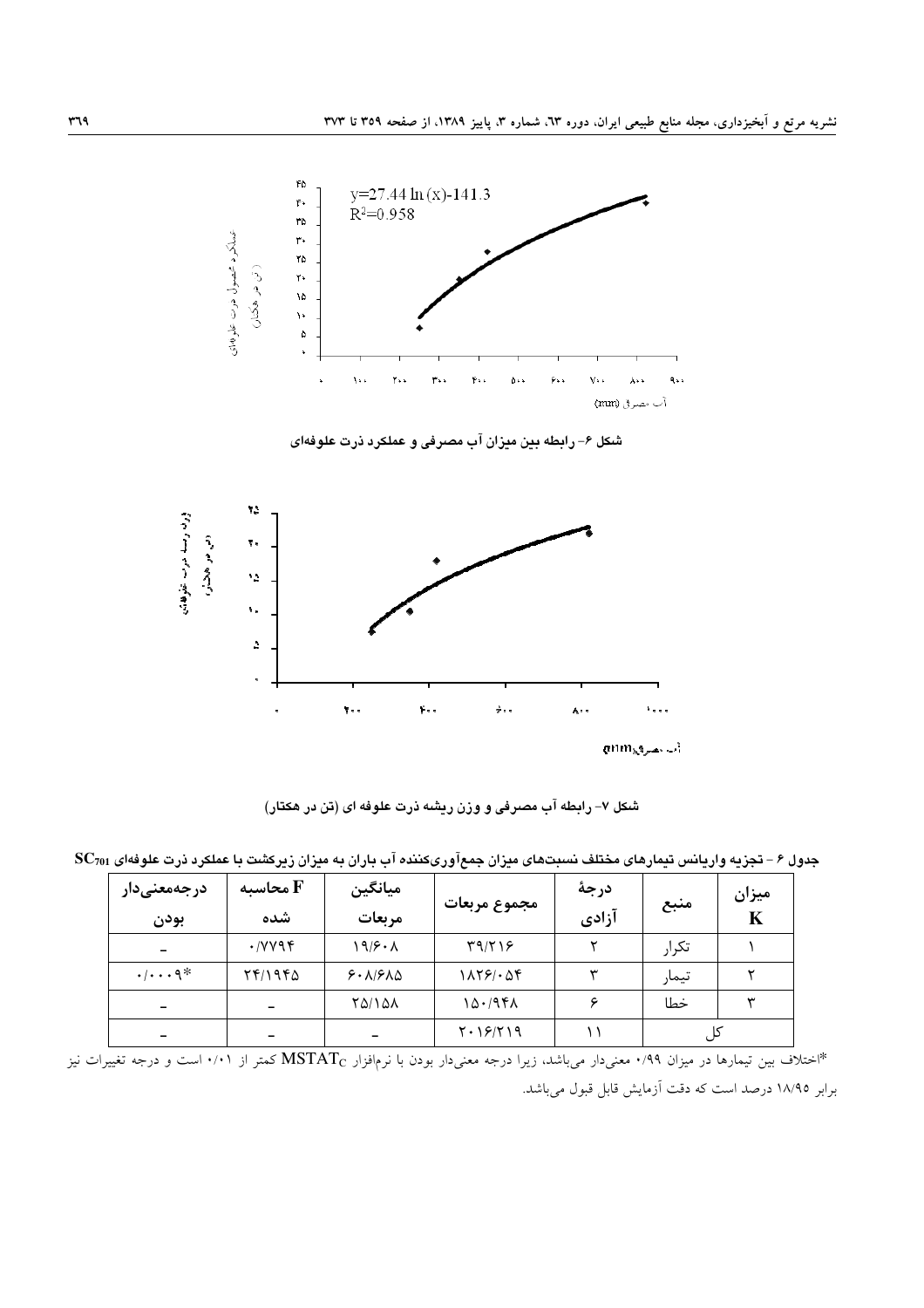# بحث و نتيجهگيري

بررسی نتایج به دست آمده با بهرهگیری از مدل نشان  $K_{\text{surf}}$   $K_{\text{bas}}$   $BFI$   $A3$   $A2$   $A1$  می $\sim$ ه مدل در برآورد رواناب از کرتهای آزمایشی ثابت بوده است. یعنی برای برآورد عمق رواناب بدست آمده از هر بارندگی از ضرایب یکسانی بهرهگیری کرده است. علت آن را میتوان به کوچک بودن میزان آبگیر و نبود اختلاف قابل ملاحظه در میزان کرتهای آزمایشی نسبت داد. ضرایب C3 .C2 .C1 در همگی آبگیرها یا کرتهای جمعآوری کنندهی آب باران متفاوت بوده، ولی در آبگیرهای با شیب نزدیک بهم و تراکم پوشش گیاهی همانند، به یکدیگر نزدیکتر هستند. این ضرایب بدلیل کوچک بودن گستره آبگير از سو خود مدل انتخاب مي شود، ولي در چند مرحله با بهرهگیری از دادههای باران، رواناب و تبخیر واسنجی شده است. بطوری که فاصله بین میزان برآورد مدل و میزان دیده شده به کمینه ممکن کاهش یافت.

ارزیابی مدل AWBM نشان داد که برای برآورد عمق رواناب از آبگیرهای کوچک میتوان از آن بهره برد. در مناطقی که عمق رواناب به عنوان داده در اختیار نباشد و از نظر بارندگی، شیب، بافت خاک و پوشش گیاهی؛ همانند محل آزمایش در حوضه آبخیز لتیان – کوهستانی و نیمه خشک باشد می توان از این ضرایب برای برآورد رواناب با مدل بهرهگیری کرد. اختلاف بین میزان برآورد شده و دیده شدهی هر ماه را می توان به عدم اطلاع دقیق از میزان آب ذخیره شدهی نیمرخ خاک در حد فاصل هر دو بارندگی متوالی طی طول ماه نسبت داد. بنابراین، از این مدل برای طراحی سامانههای جمعآوری آب باران برای برآورد رواناب سالانه با احتمال صحت ۹۵٪ با اطمینان می توان بهرهگیری كرد. لازم به يادآوري است اين مدل براي هشت حوضه آبریز در استرالیا مورد بهرهگیری قرار گرفت که برای هفت حوضه نتايج آن با اندازهگيري واقعي تا دقت ٩۵٪ همخواني داشته است (Sharifi, 1997). همچنین استفادهای که از این مدل برای حوضه آبریز لتیان (که بیشترین همانندی را با محل آزمایش این تحقیق داشته است) نشان داد که برآورد رواناب سالانه از این حوضهٔ ۷۱۰۰۰ هکتاری در طی

۱۰ سال برابر با ۷۵ تا ۹۵ درصدِ دادههای دیده شده بوده است. یعنی هیچ سالی برآورد مدل با میزان دیده شده بیش از ۲۵٪ اختلاف نداشته است که برای برآورد رواناب حوضههای بدون آمار رواناب سودمند و کارآمد میباشد. همچنین نتایج برآورد رواناب این مدل با مدل SWATRE که توسط Boers (1994) در سه آبخیز در پاکستان، نیجر و نیجریه برای جمع آوری آب باران مورد بهرهگیری قرار گرفته است، نیز تأیید میشود. یعنی حجم رواناب بدست آمده در شرایط برابر از نظر پوشش گیاهی و شیب و بافت خاک از بارندگی همانند برابر بوده است. در ارتباط با برآورد رواناب ماهانه هم در حوضه آبریز لتیان و هم در آبگیرهای کوچک، دقت برآورد مدل به اندازه دقت آن در برآورد رواناب سالانه نبوده است ولی در عین حال این دقت و نزدیکی (یعنی برآورد عمق رواناب ماهانه از حوضه) در آبگیرهای کوچک همانگونه که در شکل (۲) نیز نشان داده شده، به مراتب بهتر از حوضههای آبریز بزرگتر بوده است.

نتایج آزمایش شیبهای مختلف و تفاوت تیمار ١ با ٢ و ١ با ٣ و عدم وجود اختلاف معنىدار بين تيمار ٢ و ٣ می تواند به این دلیل باشد که تکرارهای گروه شیب اول یعنی ٢٠-٢ درصد به دليل شرايط پستی و بلندی (توپوگرافی) محل آزمایش همگی کمتر از ۸٪ بودهاند که به ترتیب چهار تکرار شیب این تیمار دارای شیبهای ۵، ۷، ۵ و ۴ درصد بودهاند. یعنی معدل شیب تکرارهای این تیمار ۵/۲۵ ٪ بوده است. در حالی که میانگین چهار تکرار تیمار شیب ۴۰-۲۱ درصد عبارت بود از ۳۵/۲ و چهار تکرار این تیمار دارای شیبهای ۳۳، ۳۴، ۳۴ و ۳۶ درصد بودهاند. همینطور شیبهای تکرارهای تیمار سوم عبارت بودند از: ۵۲، ۵۲، ۴۶ و ۴۶ درصد که معدل آنها ۴۹٪ بوده است. همانطور که دیده میشود چون فاصله بین شیب ۳۵/۲ تا ۴۹ درصد که حدود ۱۴٪ میباشد، کمتر از فاصله معدل شیبهای تکرارهای تیمار ١ با معدل شیب ٢ تیمار دیگر (یعنی برابر با ۳۰٪) میباشد در نتیجه اختلاف بین تیمار ١ با ٢ و ١ با ٣ معنى دار، ولى تيمار ٢ با ٣ معنى دار نيست.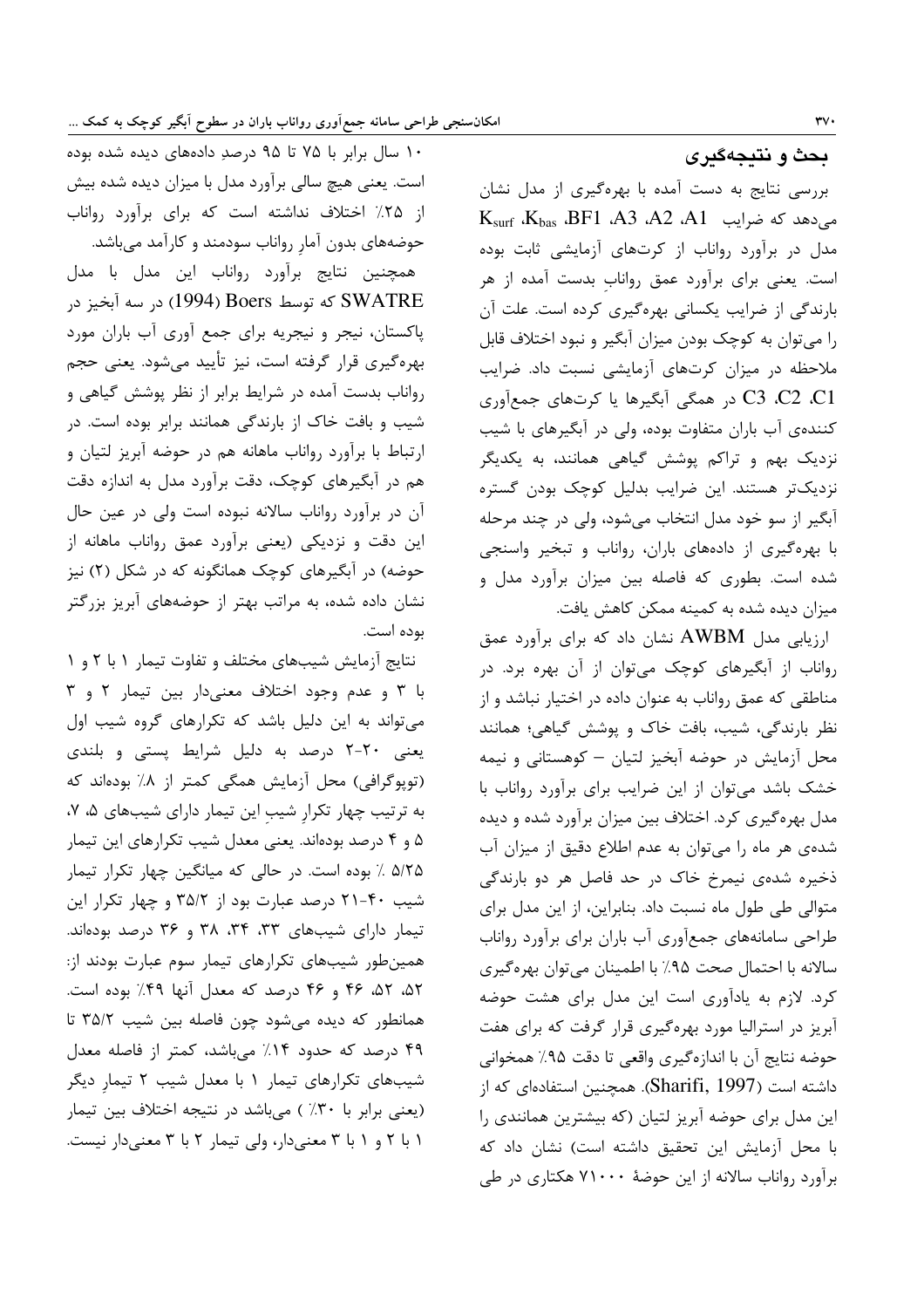مے شود.

بهره گیری از بشکهها برای کاشت ذرت علوفهای صرفاً جنبهی تحقیقاتی داشته تا بتوان رطوبت بهرهگیری شده واقعی را کنترل کرد و فرونشت عمقی را ناچیز فرض کرد. همچنین انتخاب ذرت علوفهای به این دلیل بوده است که از پنج ماه خشک بدون باران منطقه، دو ماه آن هم زمان با دورهی رشد ذرت نبوده است، یعنی شهریور و مهرماه برای این گونهی ذرت با توجه به برداشت آن در اواخر مرداد یا اوایل شهریور نیاز به آبیاری نخواهد بود. چنانچه از نشاء ذرت در این تحقیق بهرهگیری می شد، امکان داشت که عملکرد افزایش پیدا کند.

در رابطه با اثر جمعآوری آب باران در کشت ذرت علوفهای در منطقه حوضه آبریز سد لتیان به منظور گسترش میزان زیر کشت آبی، بهرهگیری از رواناب، تولید علوفه، جلوگیری از فرسایش خاک و کاهش ورود دام برای تعلیف مستقیم به مراتع در این حوضه و در نهایت جلوگیری از پر شدن سریع مخزن سد لتیان دیده شده است که با میزان ۸٪ آب مورد نیاز در شرایط کشت آبی برابر با ۷۵٪ عملکرد محصول در حالت آبیاری کامل، محصول ذرت علوفهای  $\rm{SC_{704}}$  بدست آمد. این دستاورد

# منابع

-Anaya M.G. and J.S.Tovar .1975. Different Soil Treatments for Harvesting Water for Radish Production in the Mexico Valley. In Proc. Water Harvesting Symp. Phoenix, AZ, ARS, W-22, USDA, pp. 315-320.

- Banyasadi M., A. Ansari, F. Khosravian and A. Zangi . 1997. Study of Trees Dry Farming by Surface Runoff, The 8<sup>th</sup> International Conference on Rainwater Catchment's Systems Proceedings, Tehran \_ Iran. Vol:2, pp.921-997.

- Boers Th.M. 1994. Rainwater Harvesting Systems in Semi-arid and Arid Zones. Wangningen University Press.

- Boers Th.M. & J. Ben\_Asher. 1980. Harvesting Water in the Desert in Annual Report 1979. International Institute for Land Reclamation and Improvement, Wangningen. The Netherlands. pp.6-23.

- Boers Th.M & J. Ben\_Asher. 1982. A Review of Rainwater Harvesting.Agric.Water Management. pp.145-158.

لتيان در بخش قابل ملاحظهای از آن كه شرايط شيب، بافت خاک و پوشش گیاهی همسان دارند، مورد بهرهگیری قرار گیرد. نیاز کل آب محصول ذرت در منطقه ۸۲۰ میلیمتر بوده که ۳۷۵ میلیمتر آن از بارندگی مستقیم و با توجه به شرایط بشکهها میزان ۳۵۰ میلیمتر آن باران مؤثر بوده و ۶۲ میلی متر هم آبیاری کمکی صورت گرفت که در کل برابر با ۴۱۲ میلی متر شد. از مابقی ۴۰۸ میلی متر، میزان ۳۱۵ میلی متر از نسبتهای میزان جمعآوری کننده رواناب به میزان زیر کشت ۳:۱ تأمین شده است. نسبتهای ۱:۱ و ۲:۱ این شاخص به ترتیب برابر ۱۰۵ و ۲۱۰ میلی-متر رواناب جمعآوری کرده و تحویل بشکههای کشت ذرت شده است. بنابراین کل آب تأمین شده از محل باران مستقیم، رواناب و آبیاری کمکی برابر ۷۲۷ میلی متر بوده که ۷۵٪ محصول شاهد (بدون هیچ کمبود آبیاری)، عملکرد بدست آمده است. در نتیجه با آب یک هکتار کنونی در منطقه به کمک سامانههای جمع آوری رواناب، دستکم تا ۵ هکتار را میتوان برابر ۷۵٪ محصول آبی در هر هکتار بدست آورد که در مجموع برابر با ۳/۷۵ هکتار کشت آبی يا محصول كامل خواهد بود.

بزرگی است و می تواند در میزان ۷۰۰۰۰ هکتاری آبخیز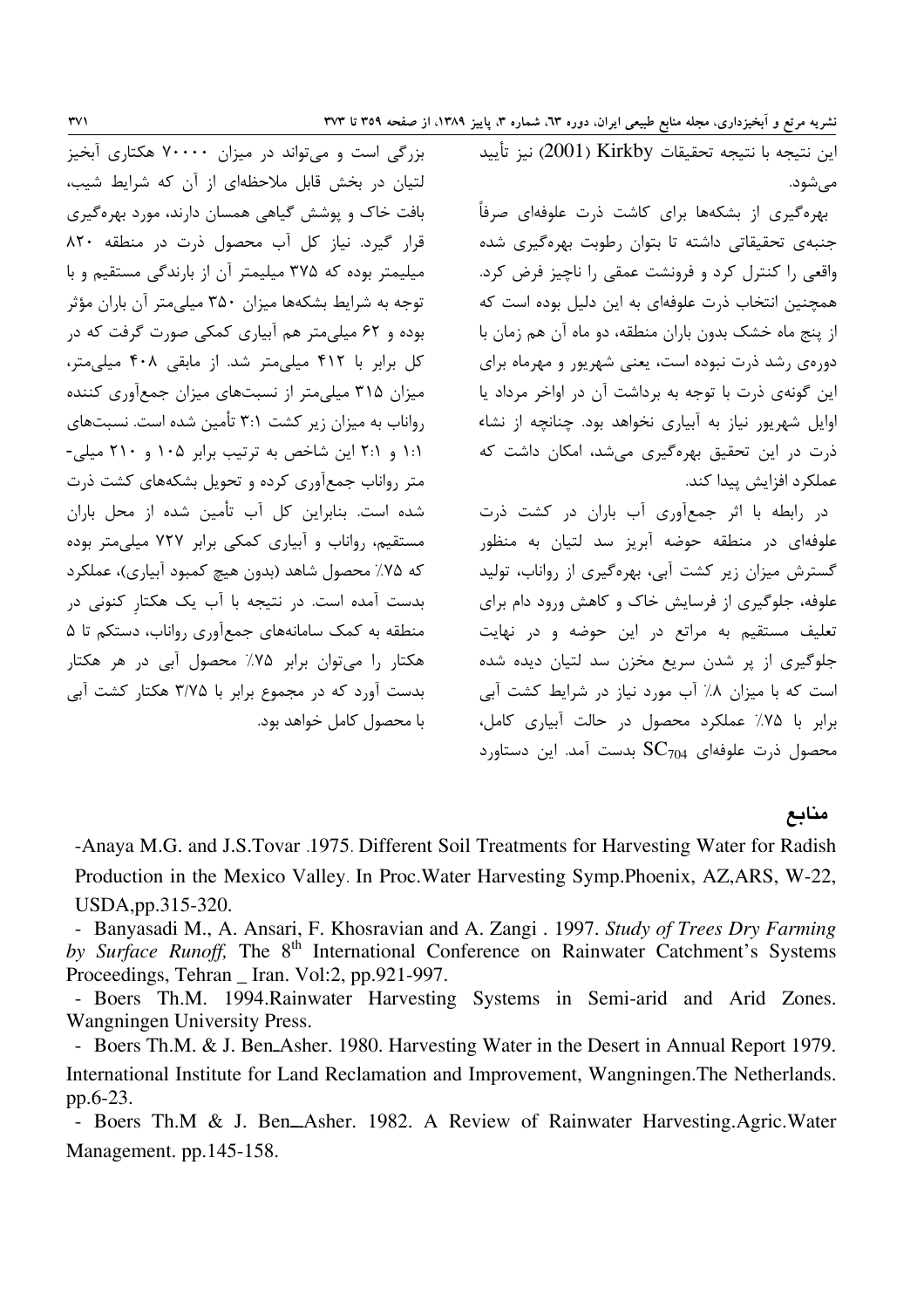- Cluff C.B. 1989. Water Harvesting Systems in Arid Land. Arizona Univ Tucson, Coll. Of Engineering, Desalination DSLNAH Vol.72, pp:149-159

- Cartner D.C. & S. Miller. 1991. Three Years Experiences With an on-Farm Microcatchment Water Harvesting System in Botswana. Agricultural Water Management. pp.191-203.

- Kirkby M. 2001. Modeling the Interactions between Soil Surface Properties and Water. Elsevier, Catenna, pp: 89-102 (www.elsevier.com /locate/catena)

- Sharifi F. (1997). An Investigation into Rainfall-runoff Process Modeling Aiming at Estimating Runoff from Engauged Catchments. 8th International Conference on Rainwater Catchments System (ICRCS), 21-25 April 1997, page: 500-516, Tehran Iran

- Sharifi F & Boyd M.J (1994), A Comparison of the SFB and AWBM Rainfall-Runoff Models. 25th-Congress of The International Association of Hydrogeologists/ International Hydrology & Water Resources Symposium of the Institution of Engineers, Australia. ADELAIDE 21-25 November. The Institution of Engineers, Australia, pp. 491-494 (National Conference Publication No. 94/15).